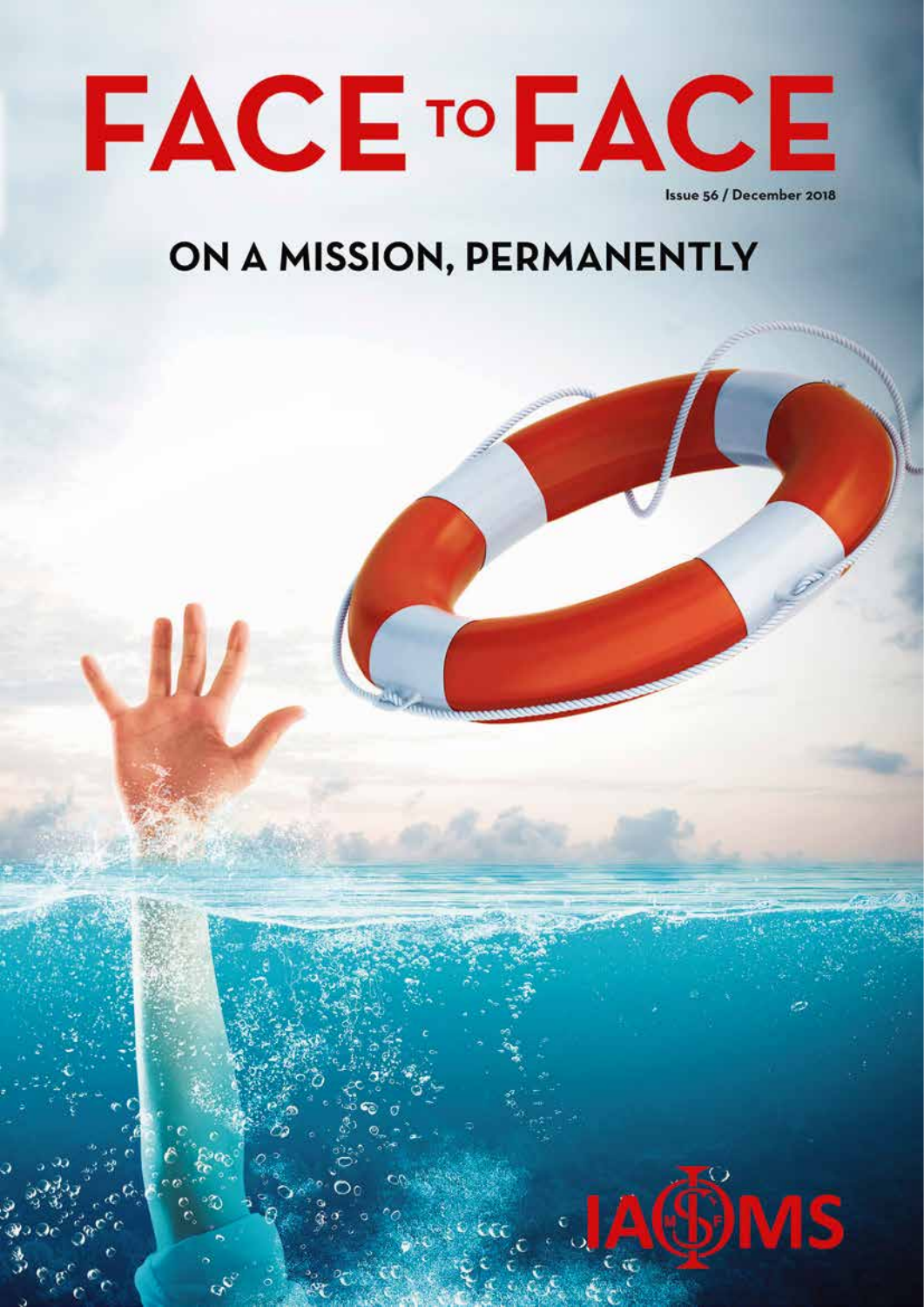## Surgery in DICTATORIAL TIMES 02

By **Humberto Fernández Olarte** El Bosque University. Bogotá (Colombia)

Interior of government,<br>
authoritarian form of government,<br>
characterized by a single leader or gro<br>
of leaders, with the faculty to enact<br>
and modify laws at will". What a poor definition! authoritarian form of government, characterized by a single leader or group of leaders, with the faculty to enact Excluded in this definition, are words such as hunger, suffering, abandonment and illness. What else have I missed out?

That's where I will go, where I've gone several times, all of them accompanied by residents. They have learned that serving is not just an option, it is an obligation. Simón Bolívar \_the Liberator\_ once said: *"It is not enough to be big, it is necessary to be useful".* The action must be motivated by a simple word, whose true meaning is not understood most of the time love. There must be love for our profession, and we must not confuse this love for infatuation, which is the state of being carried away by an unreasoned passion in the heat of the moment.

Just as many times in the past, on this occasion I took a flight to Cúcuta (Colombian city located in the northeastern part of the country, on the border with Venezuela), where undergraduate students from the local Antonio Nariño University took me to the border, where I was received by good friends of mine, all of

whom were Venezuelan surgeons, to cross on foot to the other side. The fact of crossing sounds like a simple thing, but doing it is very different from actually just feeling it. Seeing a whole population walking in the opposite direction, passing in front of me, possibly with thoughts and hopes of never returning.... what a deep sensation of pain!



Hours later, we arrived at San Cristóbal, where we met a group of Oral and Maxillofacial Surgeons, who came from several cities from around the country to help, serve, and operate. We all think alike; we are not alone, we are many, we are a team! I am obviously not the only one with the same thought.

That night, we shared a dinner among friends, enjoying the pleasures of the local food that graced our table. Meanwhile, I can't avoid to stop looking out